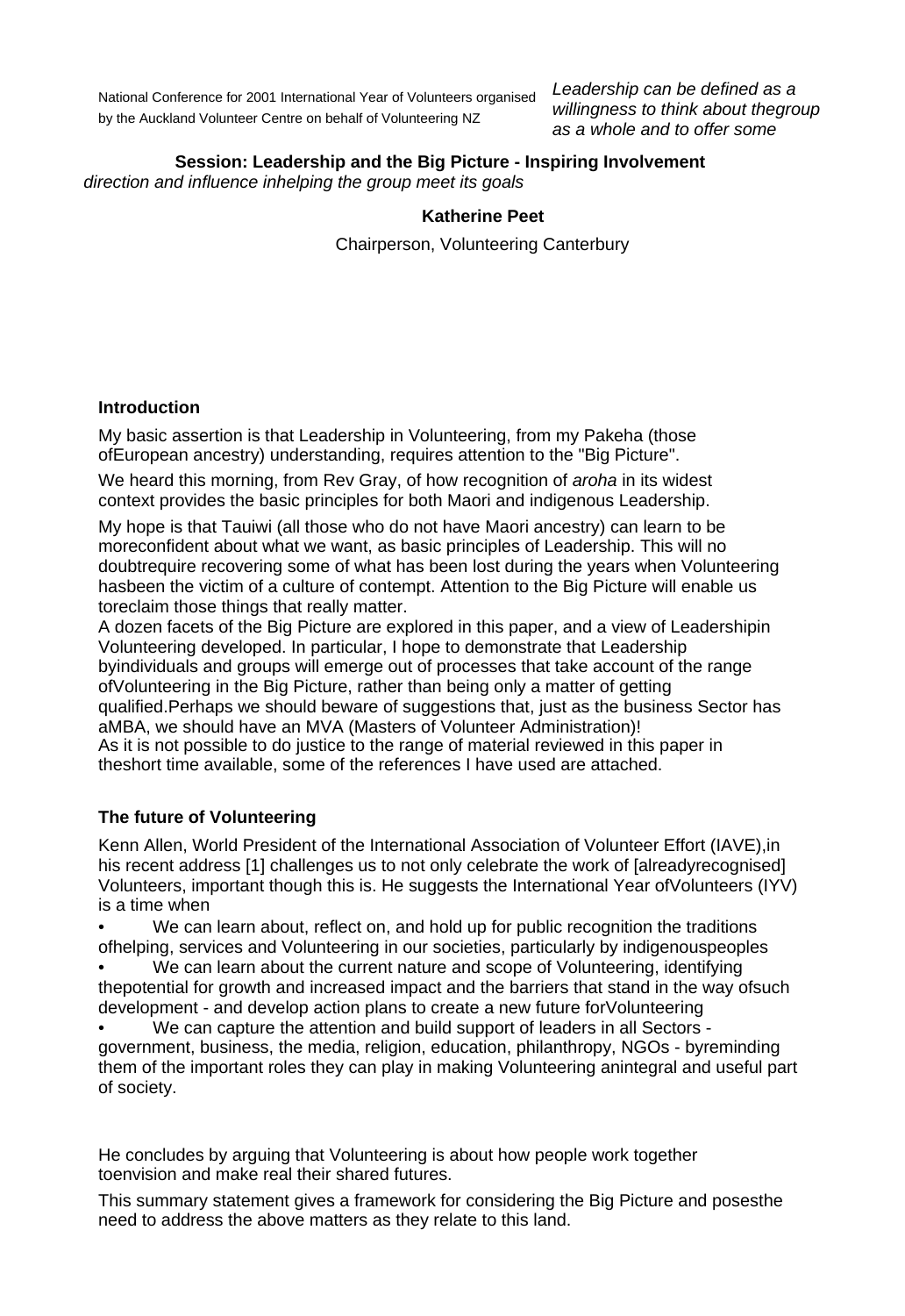What follows are some reflections on topics that I believe need attention, and on whichthose committed to the recognition of Volunteering might seek agreement.

## **Definition of Volunteering**

The definition of Voluntary work being upheld by Members of Volunteering NewZealand (VNZ) is that it is done of one's own free will, unpaid, and for the commongood.

This has been given expression in Maori, to Volunteering Canterbury, by Rev MauriceManawaroa Gray, Upoko of Te Runaka ki Otautahi o Kai Tahu, as *Aroha ki te Takata a Rohe* [2]. The definition was shared in the context of the Vision, Purpose, Values andBeliefs of VNZ (referred to below). We understand that the expression in Maori stemsfrom the recognition that our vision is consistent with the vision of Te Runaka. This wasborn out of the relationships people in Volunteering Canterbury have with members ofTe Runaka and other people of Maori descent. Along with our commitment to Te Tiriti oWaitangi this gives a framework for further work.

## **Commitment to Te Tiriti o Waitangi**

Many people are confused about how to continue with any commitment to Te Tiriti, asthey do not know to which Maori they should relate. Also, Te Tiriti has been interpretedin various ways, and is currently often replaced by "Principles" (Partnership, Protectionand Participation). Other people believe it is about giving up much of what they holddear.

Moving on from our monocultural past means we must not throw our baby out with thebath water. Our relationships with Maori will then be more fruitful and the definition ofVolunteering (or whatever emerges as the term as our relationships develop) will beseen in the Big Picture of what we discover. All will feel included. This is the excitingprocess which could give direction and influence to the future of Volunteering in thisland.

Critical to being part of this process is to really understand Te Tiriti. Pakeha will thenwant to liaise with each other and other Tauiwi. We will be clearer about what we want to hold on to - our bungy cord as we take some leaps into the future, within aFramework based on Te Tiriti.

## **Hopes and Aspirations**

Several years ago I was responsible for coordinating replies to an in-depth householdsurvey on adult learning needs and activities in the south-east of Christchurch [3] . Tocut a very long story short, we organised the responses in categories and one categoryemerged that we were not expecting. It was a category which recorded the responsesfrom people wanting to deepen their understanding of an area of interest. Of the 748households surveyed 362 had people wanting activities in this category. Only 22 couldfind a way of meeting that need.

On further examination, we reached the conclusion that by far the biggest gap betweenwhat people in this part of Christchurch wanted and what they could access was in thisarea. Their deep learning aspirations were not being met.

Since that time I have done many workshops with a wide range of people. I give twoexamples - those dealing with alcohol and drug dependency, those working in earlychildhood education. I have asked them what I want to ask you now:

- What really matters?
- What keeps you going when you are down in the dumps?
- What do you want to pass on to the next generation?

Please record three responses for yourself and if you are happy to do it, share one of them with your neighbour. In your opinion are these "things that matter" currently providing direction to our future as a society?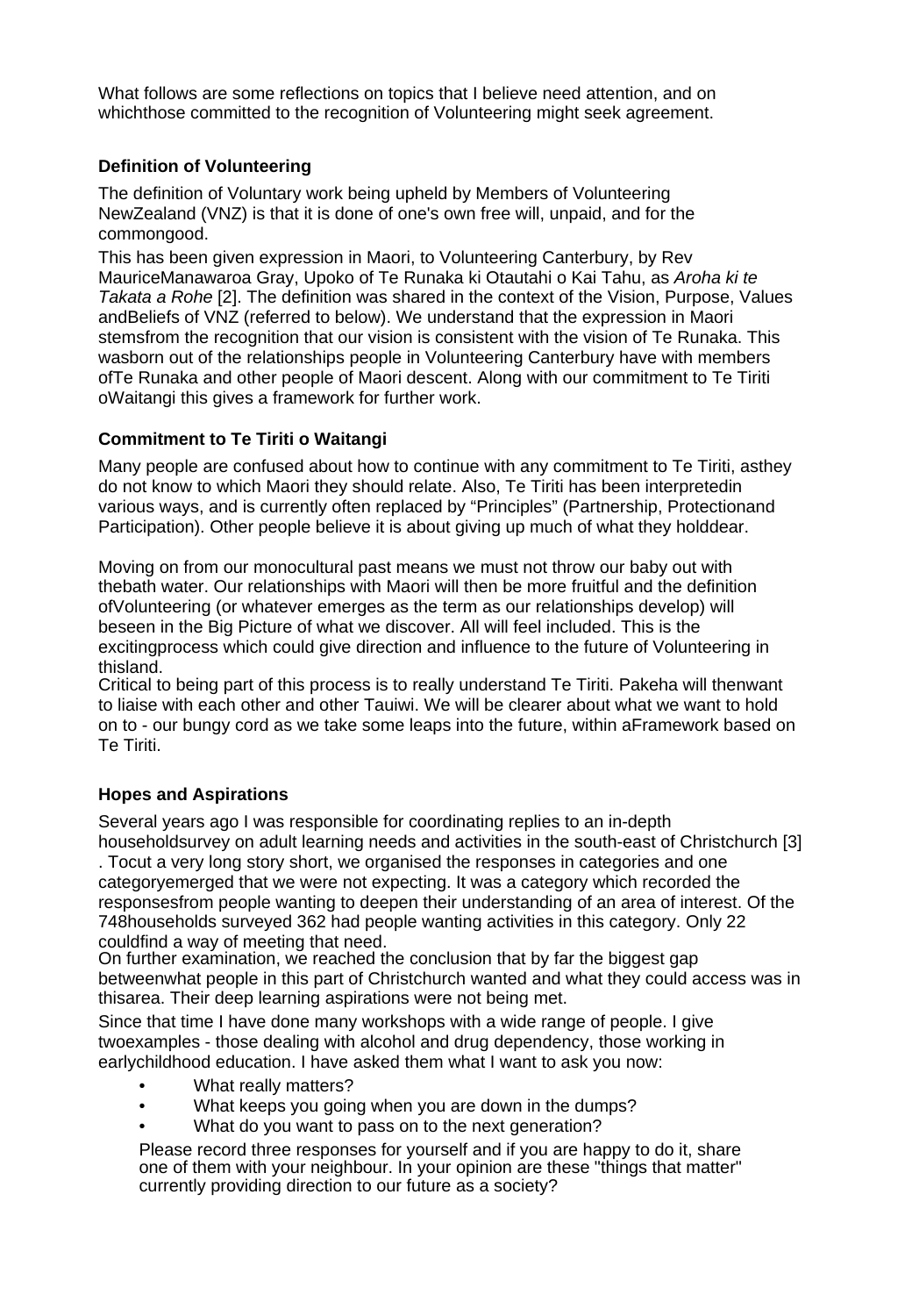## • Nowpholding Tuti o Neatter a put a stimate of the dollar value and in using chose with responset.

Was that easy? Volunteering brings a benefit to the individual, group/agency and thewider **community** 

As with the responses to the survey, this eyewse ress of the value and status und ordinaers. "Volunteering empakcing indvances and status of economic and for the common good Aroha ki te T<sub>i</sub>akata a Rehical and effective practice in Volunteering.

That Volunteering is an activity of free will.

**New insights**  $\frac{1}{2}$  ship which takes into account this Big. Picture of peoples' hopes a New Insight shat members have the right to autonomy, including the right to disagreewith the Association, while operating within the national policy framework. Leadership which takes into account this  $\beta$ ig Picture of people's hopes and

aspirationsw persons with gifts to offer, thus allowing people to retain and regain their dignity [4]. Thus Leadership will be both from individuals and from groups and will come out ofprocesses involving Volunteering. This will challenge us to look for new insights as towhat is needed to complement already existing possibilities for Volunteering, inVolunteer Centres and in Voluntary Organisations. Dr Virginia Hodgkinson's [5] recentseminars highlighted the range of Volunteering and raised important issues to be takeninto account in the current Government Discussion paper on Tax and Charities. Whatcounts as a charitable act is closely related to an appreciation of the range ofVolunteering. ership which takes into account this Big Picture of peoples' hopes and<br>ationswerks with people as peers and gives encouragement to look at each other as auorisweltat the integrity of VoltInteering is to be protected by acknowledging Volunteering as an<br>pswith gifts to offer, thus allowing people to retain and regain their dignity [4]. end it itself.<br>Leadership wi

Being open to new factors is in no way to undervalue existing practices inVolunteering. All the ways Volunteering is currently promoted and supported e.g.organising Award Ceremonies for Volunteers, providing learning opportunities, runningRecruitment and Referral Services, are basic and vital. The heart of the work can still be maintained as new insights are sought.

## **Volunteering New Zealand**

Volunteering NZ offers an opportunity to develop a framework for such Leadership. Setup by six Volunteer Centres as an Incorporated Society, it is a national association ofautonomous and independently organised Volunteer Centres and nationalorganisations strongly committed to Volunteering. The Association declares togetherits

VISION - supportive interdependent communities where Volunteering isrecognised and respected, and advances the common good DEFINITION - Voluntary work as done of one's own free will, unpaid, for thecommon good BELIEFS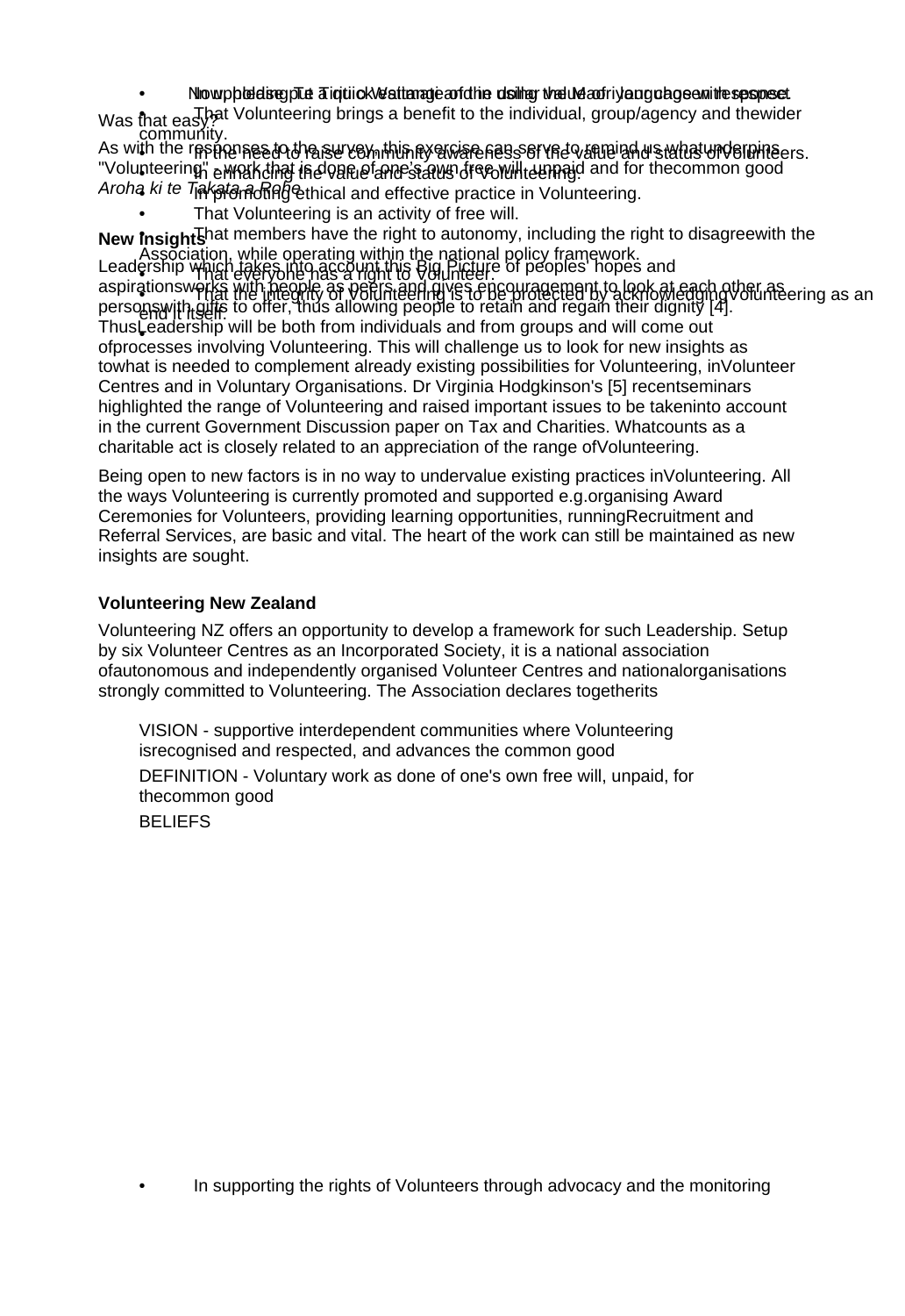of the political and social issues which affect them. VALUES

Inclusivenes

• Active

•

s

- involvement by all Merceblens cin
- e the agreed con**Matatere**a
- proece<sub>fi</sub>s **consistignity** •

y **hon**sultation by **Manopers with** the Commitm **e artionale** in • en ordere of pɗ the agree vi pu **m in detailed** of **t**erest **T to detaines** anugayn <sub>III</sub> ÿ₿ **seog**s! **r**pose) **F** Byto Respect for and valuing of the unique contribution of each Member andeach individual

afl • and contegli <u>sug K¶Ƙ</u>èd shidoo bil The following beigrities have been proposed for VNZ: It is really encouraging that the Government has both recognised and resourced Volunteer Centres and  $\Delta N$ <sub>n</sub>The challenge now is to develop more generic bases onwhich to develop *s*upport for the future of Volunteering, more inclusively. This processhas begun.

cultural, political, environme ntal links. • Diversi

ty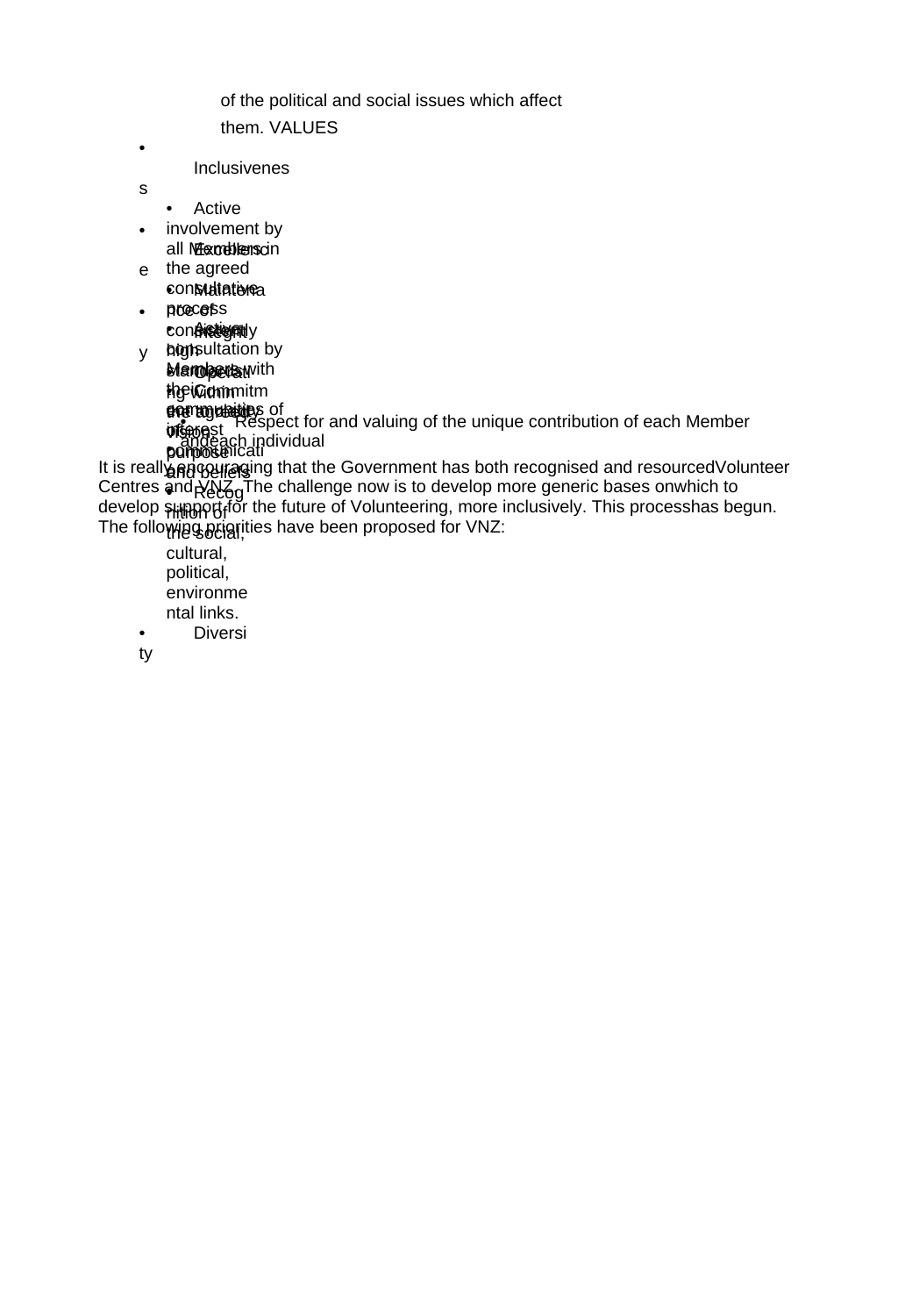- To extend opportunities to participate in Volunteering across Aotearoa NewZealand.
- To clarify and put in place processes for upholding Te Tiriti o Waitangi
- To be representative and inclusive.
- To develop relationships with key organisations at both national and locallevels.
- To promote the vision, definition, purpose, beliefs and values of VNZ.
- To promote and encourage the development of new and existing locallyinitiated Volunteer Centres.
- To pick up and continue Ministerial Reference Group initiatives.

#### **Volunteering in Sectors**

Volunteering can occur in any Sector of the community and it is vital that its integrity ispreserved as work that is unpaid, of one's own free will and for the common good *Aroha ki te Takata a Rohe.* 

"The Community" includes everyone - government (national, regional and local),business/commerce, the Voluntary Sector and the household Sector. There can, ofcourse, be communities of interest and locality. It would be helpful if the word"community" were not used to refer to the Voluntary Sector, as putting them

togetherdraws attention away from the key elements of what Volunteering means, and cancause confusion about the meaning of Volunteering.

Another issue in naming of Sectors lies in referring to the Voluntary Sector as the"third" Sector. This is inaccurate (at least historically) as it is really the "first", havingbeen there before either government or business! However, the way that VoluntarySector is currently placed within what is known as the Third Sector analysis gives theopportunity to highlight the essential role of the Voluntary Sector. It emerges inresponse to the power of the statutory (Government) and commercial (Business)constraints. It is the place where creativity and justice can emerge and is thus critical tounderstanding ways to the future. VNZ's Vision, Values and Beliefs (listed above) giveclarity and focus to these issues of creativity and justice.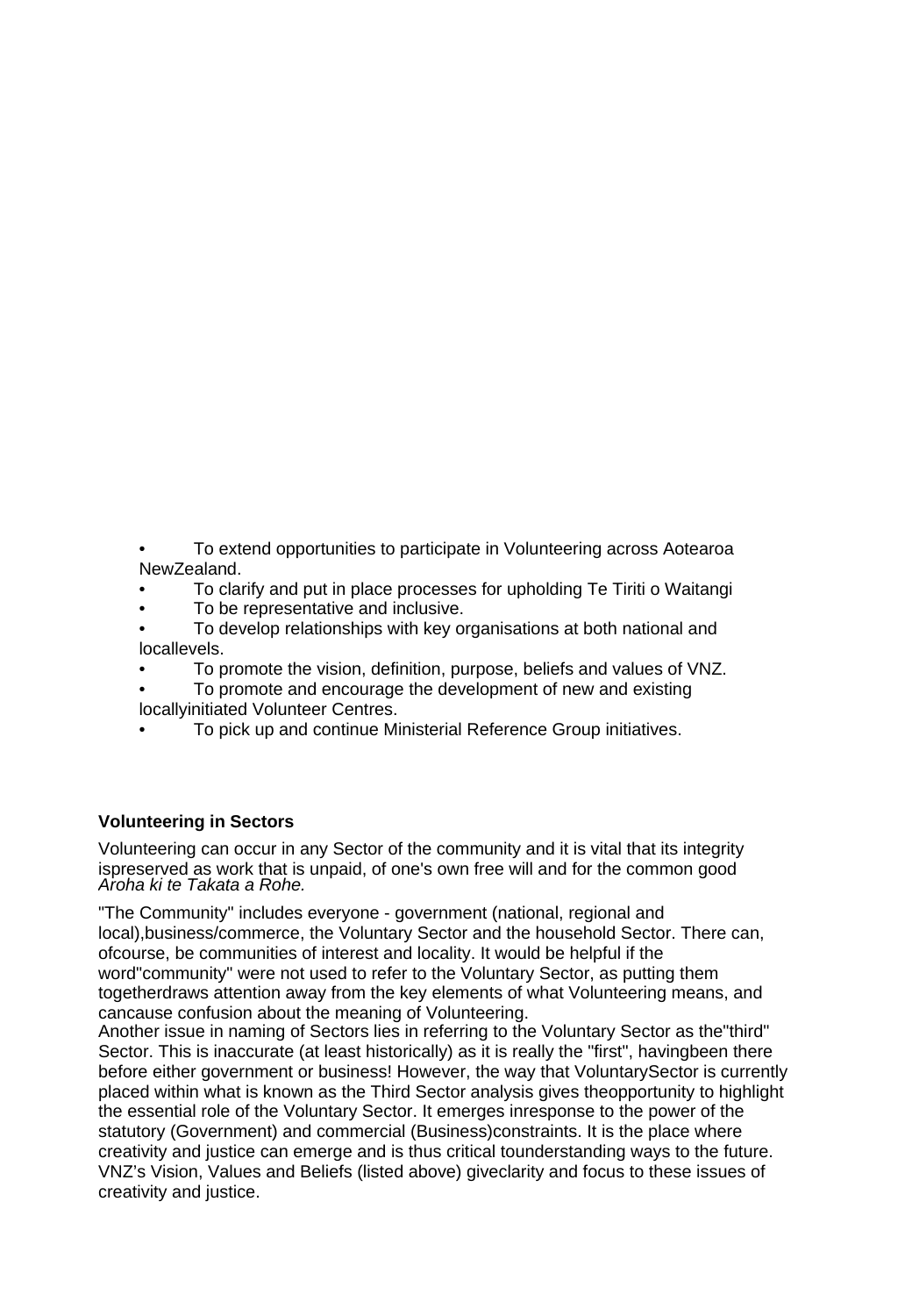Volunteering by employees or employers is being referred to in various ways, forexample Employee Volunteering, Business in the Community and CorporateVolunteering. It needs to be seen as offering employees/employers work experience ina Sector that is distinct from that of their employment - in a project or organisation inthe Voluntary Sector. Some will take up the option by company agreement within officehours, others in their own free time but with company support for the project of theirinvolvement [6]. In order to preserve the integrity of Volunteering, these developmentsneed to be addressed within the framework established by VNZ.

Volunteering in the government, whether local, regional or local, must also be clearlyestablished as a project in the Voluntary Sector - independent but alongside anystatutory requirement. This will avoid any possible coercion due to statutoryrequirements, making it clear that there is always the possibility either for the person tonot continue as a Volunteer or to organise to change such requirements through

legal means.

Where Volunteering is related to the household Sector,a clear distinction needs to be made to uphold thedefinition of being for the common good and not forpersonal (financial or similar) benefit.

A useful way of looking at the sectors has beendeveloped by the Finnish writer Hilkka Pietilä [7]. Sheuses the term "Intermediary" to indicate the dynamicplace of the voluntary sector in societies wheregovernment and commerce have become so powerful(see Figure).

## **Voluntary Agencies and Projects**



In addition to identification of the vision, definition, beliefs and values and the above priorities established by Volunteering NZ, Leadershipin Volunteering will need to distinguish Volunteering in Voluntary agencies or projectsfrom other activities such as those of Government (local, regional or central) or ofconsultancies and other activities in the Commercial Sector.

Leadership roles in these agencies and projects in the Voluntary Sector will need to beacknowledged overtly. Otherwise they will inevitably happen covertly or indirectly.

Leadership can be defined as a willingness to think about the group as a whole and tooffer some direction and influence in helping the group meet its goals [8]. Leadershipfor the Big Picture in Volunteering requires plural accountability beyond a single group,agency or project. It certainly will go beyond management / governance standards andthe economic discourse [9].

## **Accountability**

In order to address the direction and influence such a Big Picture could have we needto acknowledge the broader framework for accountability. This will challenge us towork together [10] for the purpose of strengthening Volunteering, hopefully by refiningthe work of Volunteering NZ.

Some key indicators [11] which best reflect values and organisational capacities thatdistinguish a Voluntary agency or project are addressed by posing the followingquestions:

• Is there any indication that it has been involved in genuinely participativeplanning, monitoring or evaluation process within the community [of interest orlocality] it is working with?

• Does it have the ability to learn from past experience and think critically aboutitself?

• Is it accountable and transparent in its dealings with the community [of interest orlocality]?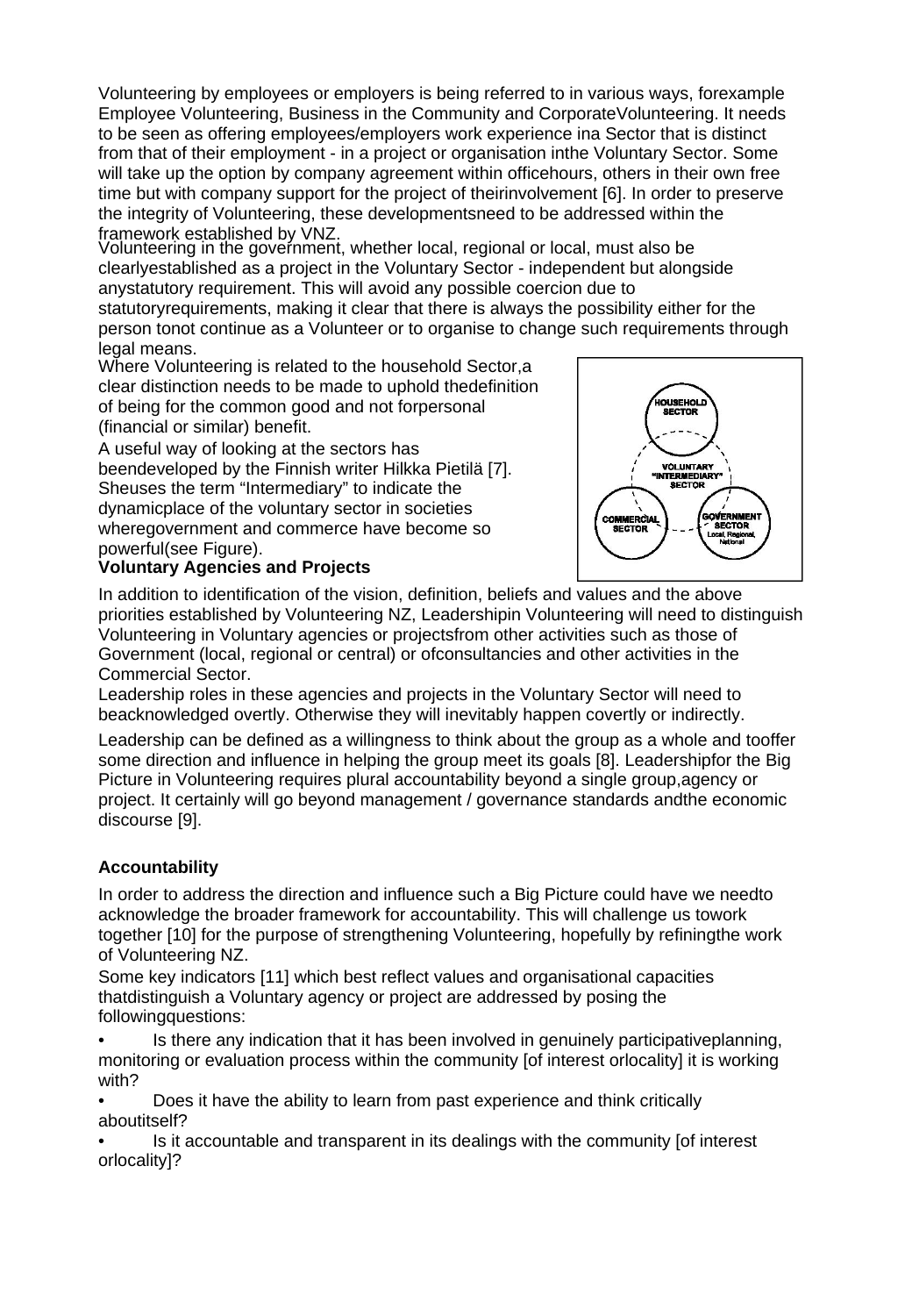This is not an argument to jettison performance criteria or evaluation tools, nor to loseideas of accountability or cost effectiveness. It is, however, to suggest that these keyindicators should be given the same weight as, for example, financial accounts orsocial audit data or impact measures. It is, also to raise some concern about simplisticmanagement/ governance splits [12] which have resulted in some disturbing<br>[13] for elected committees / boards. One useful shift is to emphasise the need<br>putcomes on exterie to be established hafare essexuatebili for the gradient communication of the state of the secountability is addressed.<br>forallocation criteria to be established before accountability is addressed. Thenaccountability can be more transparent to all involved.

## **Volunteering and Paid Work**

As conditions of paid work for many people have deteriorated and employment hasbecome more precarious, part-time and lacking in meaning or satisfaction, it is criticalthat Volunteering has a strong commitment to ensuring that fair wages and goodconditions of employment of paid staff in all Sectors are upheld.

Also there are many reports that people both in paid employment and as Volunteersare in situations of overwork. It is encouraging that the Government's Future Workprogramme is now established [14]. Issues of income maintenance [15] and thedistribution of wealth [16] should also be included in any consideration of Leadership inVolunteering in relation to the Big Picture.

There are roughly 3.8 million people living in this country. About 1.75 million of us arein paid jobs. A further 120,000 are actively looking for paid jobs. Around 1 millionothers of working age are not in paid employment or actively seeking paid employment.They may be in Voluntary work, domestic labour, caring for children, the sick, orengaged in training and education. To leave these people out of the definition of "work"would be to ignore their contribution to our economy and communities, as well as theirneeds and rights [17]. A wider definition of work is needed.

Upholding the distinctive contribution of Voluntary work is not to diminish the value ofpaid jobs. It is just to acknowledge the reality of the way our communities are heldtogether by the generosity inherent in gifting [18]. Social statistics need to be collectedin the full context of relationships and never be seen only in the context of markettransactions[19]. One practical example is John Ralston Saul's [20] argument thatemployment agreements should include time for democracy.

We know from the last Census and the 1999 Time Use Survey that we are a nation ofVolunteers. In the four weeks before the census 1.1 million of us did some sort of unpaid work outside the household [21]. A key question becomes, how we can ensurethat people work the combination of paid and unpaid hours they want to [22].

Making the links between Volunteering and employment is complex yet achievable. Todo this will require acceptance that a particular Volunteering opportunity may notnecessarily lead to an employment opportunity. There is also a need to separateconsiderations of income from employment [23].

# **Third Age**

A commitment to Te Tiriti o Waitangi draws attention to the roles that older peopleplay. Pakeha have tended to "retire" older people from responsibilities whereas Maoriexpect to pay due attention to the contribution these older people make.

There are moves to address this tendency in mainstream society by developing ThirdAge projects. If we are to recognise and value Volunteering we will also require thepainting of the Big Picture. Otherwise the richness from giving due weight to thecontribution of elders may remain limited.

# **Volunteering and Unpaid Work**

In stating the obvious, that unpaid work and Volunteering are not the same thing (e.g.slavery was unpaid work), questions are raised about The Time Use Survey follow-up.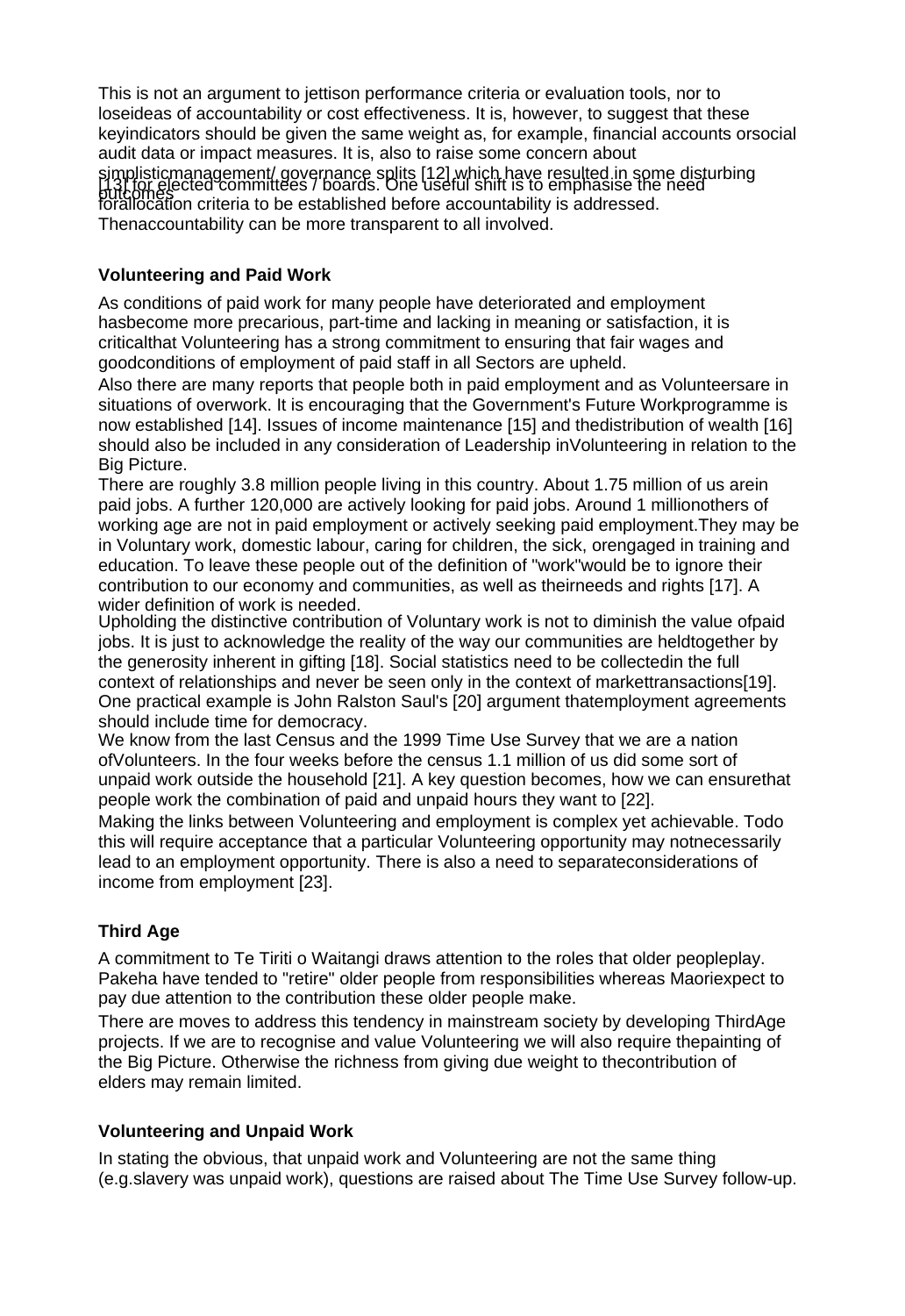If we are to learn how to properly "see" the needs in our communities we will need toensure that the Big Picture is not limited to paid / unpaid activities.

Valuing everyone's contributions to building a better world can no longer be done byadding up hourly wage or equivalent time-use data on the paid and formal unpaid workthat people do. This will require us to move well beyond the market approach to socialplanning. Even though cost/benefit analyses, opportunity costs and benefits andconsiderations of externalities may sometimes be helpful in demonstrating thelimitations of a narrow market approach they do not describe the complex reality whichrecognises Volunteering.

Similarly, the current emphasis on promoting Social Capital rather than on rebuildingthe Common Good, limits the Big Picture. It is also dehumanising. If the term SocialCapital is used to refer to "stock", meaning all that is held in trust for our communities[24], we may end up with the situation that was the case in Work and Income NewZealand (WINZ) where long-term unemployed were referred to as "long term stock"! The Big Picture which includes considerations of Volunteering can give us newopportunities to navigate new waters and thereby provide Leadership to catch aglimpse of a new society [25].

#### **Entrepreneurial Activity and Volunteering**

There is much to be explored in the relationship between entrepreneurial activity andVolunteer involvement. Ensuring that the Big Picture of Volunteering is promoted willassist such exploration. An important caveat is that Volunteers be safe fromexploitation by unscrupulous employers who take up an entrepreneurial activity withouta commitment to good employment conditions and fair wages.

Exploring this relationship will, however, allow new employment options to emerge.Maori entrepreneurs are showing how whanau involvement gives them a greaterpurpose to strive for, knowing that everyone is watching them, but also receivingtremendous support from them [26]. Upholding a bigger picture invites awareness ofcore values and a deeper understanding of peoples needs.

There is growing recognition that values are the same across cultures, though the waythey are honoured will be different [27]. An understanding of Te Tiriti o Waitangi givesthis nation a particular basis for addressing the problems we face while ensuring thatwe no longer require Maori to be limited to past monocultural responses. We can thenengage with each other so that Treaty-based development focuses on the values thatunderpin the responses we are making. In this way there is more likelihood thatpeople's hopes and aspirations will be met and employment will become part of theBigger Picture.

My hope is that entrepreneurial activists, those in paid employment and those workingin the world of Volunteering will recognise and respect each other's contribution.

#### **Cross-Sectoral Approaches**

Currently, there is much debate in the Commercial Sector about whether a business"should" meet a social [or environmental] responsibility apart from its responsibility toshareholders [28]. Legal realities and some acceptance of the (social, economic andenvironmental) "triple bottom line" require some shift. Recognition of the Big Pictureperspective (of Reciprocity and Generosity) described above could create a situation inwhich this is automatic rather than imposed.

Seminal international work on this has been done in this context, developing aSystems approach to painting the Big Picture [29]. Particular references as to how wecan work with human needs within the wider picture are usefully and practicallypresented by Manfred Max-Neef [30]. We also need to consider the value of unpaidwork supporting paid employment [31]. Ivan Illich, writing as long ago as 1981,provides essential understanding in his exposure of "Shadow Work" [32].

As we learn to see a bigger picture than the one obtainable through a Labour Market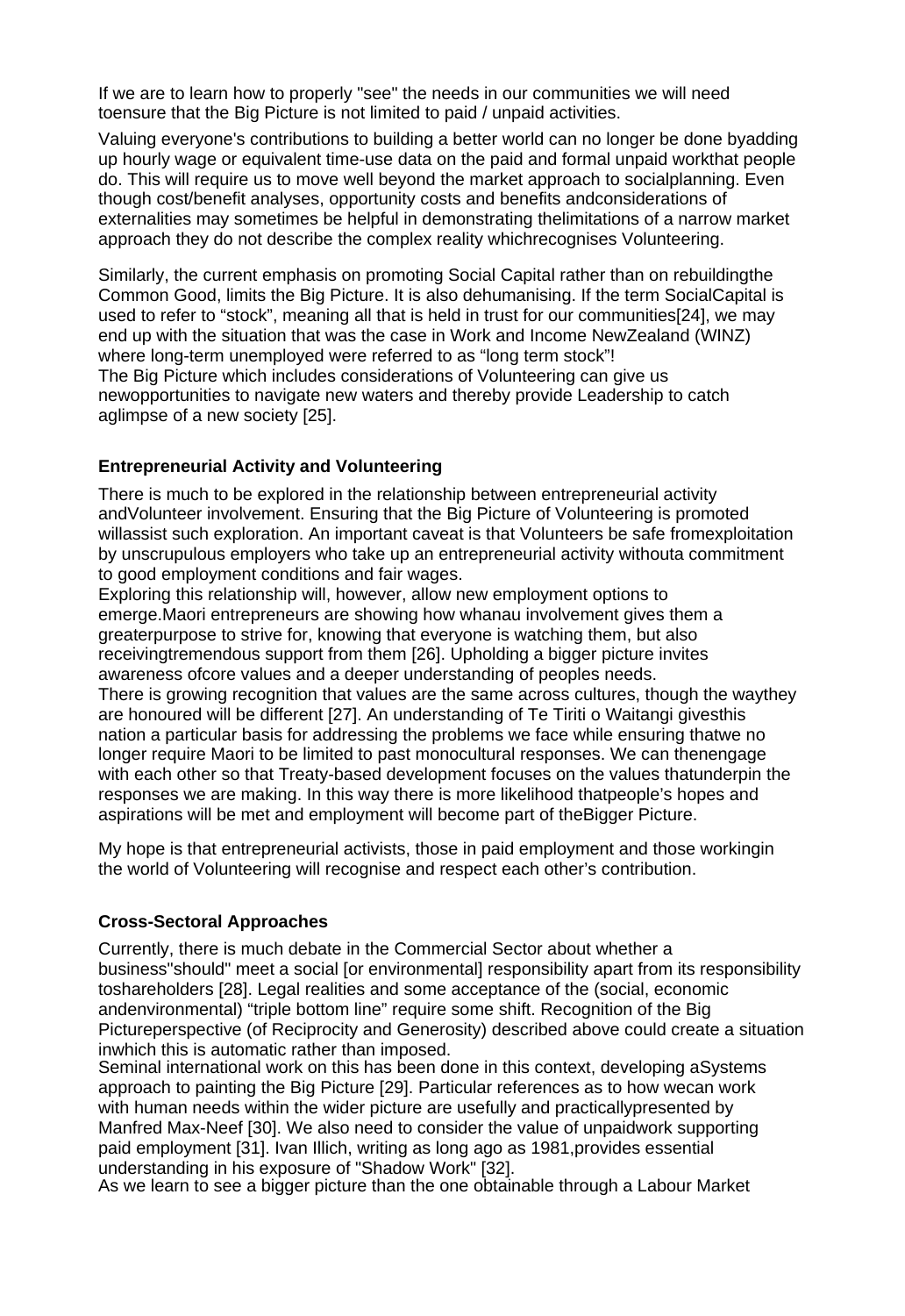lens we will feel empowered to resist the commodification of everything and move froma politics of self-interest to a politics of generosity.

This will assist in working out how to value the Commons, replenishing that which hasbeen depleted by several centuries of colonisation [33].

We will think of people not as self-interested individuals but as people-incommunity,capable of reciprocity. Furthermore where mutuality reaches beyond exchange tocreate more enduring bonds of interdependence, caring and commitment, a transitionoccurs. No longer is reciprocity experienced as an exchange. There is a shift tosolidarity and from there to genuine human mutuality [34]. Rituals may be needed toacknowledge the relationships in community, ensuring give and take. In this way it ispossible to address the question about whether the logic of rationality and selfinterestactually leads not to human satisfaction but to the loss of humanity itself [35]. This isparticularly important as we move on from a monocultural approach to one based onTe Tiriti o Waitangi [36].

## **Value of Volunteering**

Volunteering is undoubtedly valuable to people and the causes they support [37]. It isan invaluable act of citizenship and is as diverse as society itself [38]. Just abouteveryone is a Volunteer (including those in paid work), though they may not namethemselves as such.

A question to be addressed is whether there is a danger in claiming the definition andthe naming of people as Volunteers. If the direction such a process takes us is openended and underpinned by transparent criteria I am convinced the value of doing so isgreater than not doing so. We desperately need lenses to widen our view of the BigPicture. The tools which act by remote control and depersonalise (like standards andaccounting) need to be complemented by those that focus on inter-personalrelationships, moral purpose and a vision based on Te Tiriti o Waitangi. Topics whichneed reflection and action have been suggested above.

Leadership that both inspires involvement and recognises the inspiring involvement ofpeople in the Big Picture of our communities will be necessary if we are to direct andinfluence the direction of the future of Volunteering in a coherent way. HasVolunteering NZ made a useful start?

## **References**

1. Ken Allen, CITIZEN ACTION AND VolunteerING: BUILDING A MOVEMENT FOR SOCIAL AND ECONOMIC CHANGE, 4th CIVICUS World Assembly, August 2001, Vancouver, BC Canada 2. The dialect used by Te Runaka ki Otautahi o Kai Tahu is different from the more well known dialects.For example, this manifests itself in "ng" being replaced by "k", thus tangata becomes takata.<br>3. Katherine Peet et al SURVEY OF ADULT LEARNING ACTIVITIES AND INTERESTS IN SOUTHEAST CHRISTCHURCH AND LYTTELTON South-east Branch, Canterbury WEA 1983<br>4. Prepared by the UN Volunteers Programme on the occasion of 2001 IYV, VOLUNTEERING

ANDSOCIAL COHESION, draft discussion paper, 5 April 2001

5. refer SOCIAL PERSPECTIVES June 2001 page 14 6. Margaret Bell HUMAN RESOURCES AND WELFARE ORGANISATIONS: VolunteerING AND CIVILSOCIETY, International Council of Social Welfare 28th Asia Pacific Regional Conference,

September1999, Sydney, Australia 7. Hilkka Pietilä, Helsinki, Finland, personal communication 1997.

8. Katrina Shields IN THE TIGERS MOUTH: AN EMPOWERMENT GUIDE FOR SOCIAL ACTION Millenium Books, 1991

9. George D Thompson CULTURAL CAPITAL AND ACCOUNTING, Accounting, Auditing and Accountability Journal, Vol.12 No.4, 1999

10. Te Korowai Aroha Aotearoa Inc, Sue Bradford, Garth Nowland Foreman MAHI TAHI WORKING TOGETHER: CIVIL SOCIETY IN AOTEAROA NEW ZEALAND. Report prepared for CommonwealthFoundation "Civil Society in the new Millenium" Project 11. John Hailley STRATEGIC INDICATORS OF NGO VALUES Management Research Centre,

OxfordBrooks University, Wheatley, OX33 1HX U.K. 12. MANAGERIALISM, CONTRACTUALISM AND PROFESSIONALISM IN HUMAN SERVICES conference papers inventory availablefrom AnneO'KeefeCentreforCitizenshipandHuman Rights, Deakin

University<br>13. Ralph Penning THE TIMES ARE CHANGING Association Executive February 2001